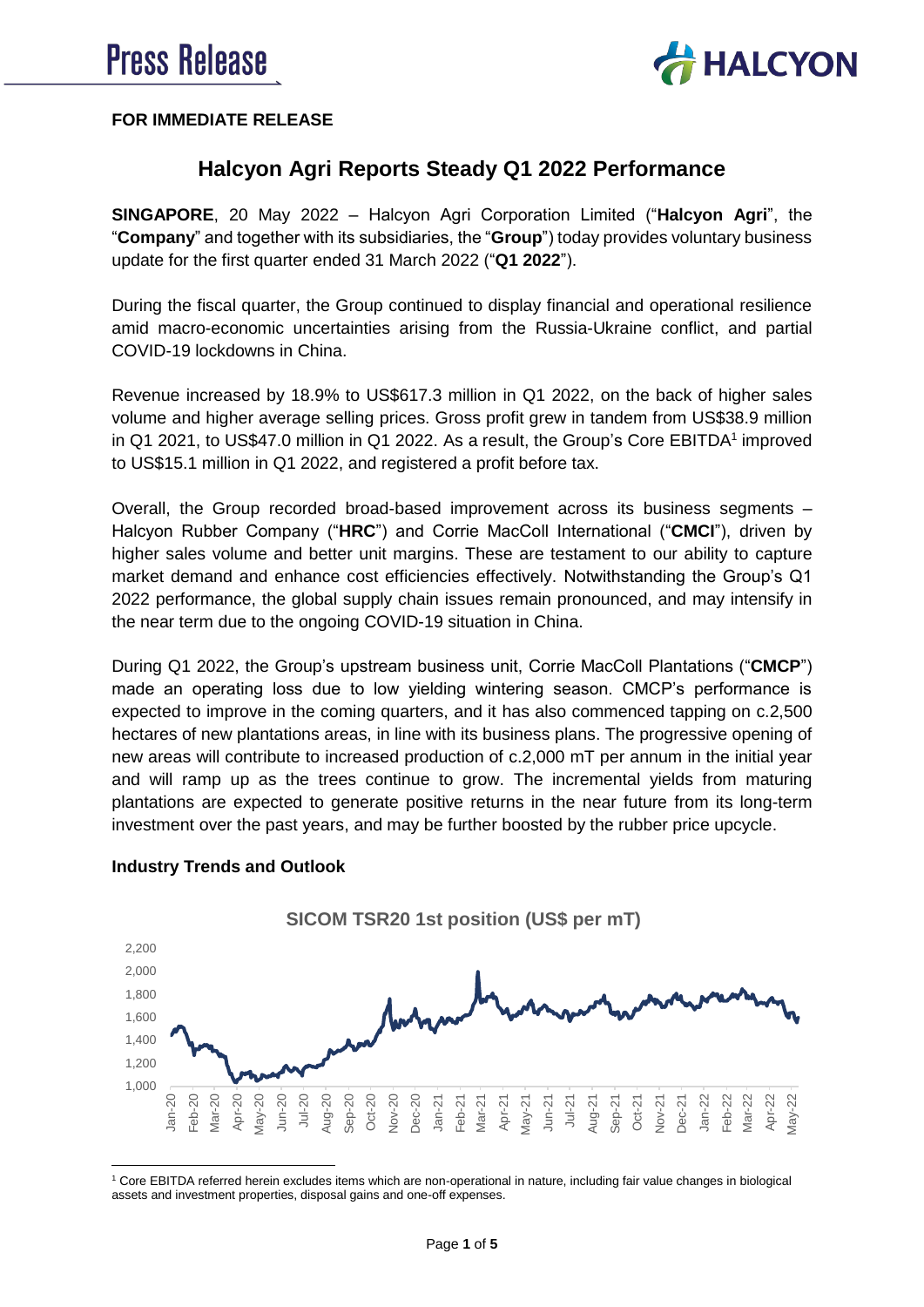Rubber prices were on the uptrend in the beginning of the year. However, against the backdrop of Russia-Ukraine conflict and lockdowns in certain regions in China, downward pressure has been observed since February 2022. Near-term concerns about the Fed's interest rate hike and inflationary risk have also further mounted pressure on the rubber market.

### **CEO Remarks**

Commenting on the Group's Q1 2022 performance and progress, **Mr Li Xuetao (**李雪涛**)**, Chief Executive Officer said, *"The natural rubber market continues to gain momentum, and the market conditions have improved since the beginning of the COVID-19 outbreak in 2020. We expect more macro headwinds in 2022, arising from geopolitical and inflation risks. Notwithstanding the near-term factors, the demand for natural rubber remains sturdy, as it is necessary for daily usage. The expected ramping up of global mobility will also boost the usage of tyres and natural rubber."*

*"The volatility in rubber prices does not reflect the actual cost of production for natural rubber, especially at the smallholders' level, which disincentivised farmers to continue with tapping. In the face of tightening supply, immediate collective action is warranted from the whole natural rubber industry."* 

*"The Group maintains its view that the mid to long-term supply and demand dynamics of natural rubber remain favourable, and will support its prices. In the meantime, we continue to collaborate closely with our customers in navigating through challenges, while maintaining a tight and effective risk management framework."*



## **Financial Performance Summary**

Q1 2022 sales volume grew from 306,733 mT in Q1 2021 to 322,623 mT, attributed to the Group's timely capture of market demand through close collaborations with its customers.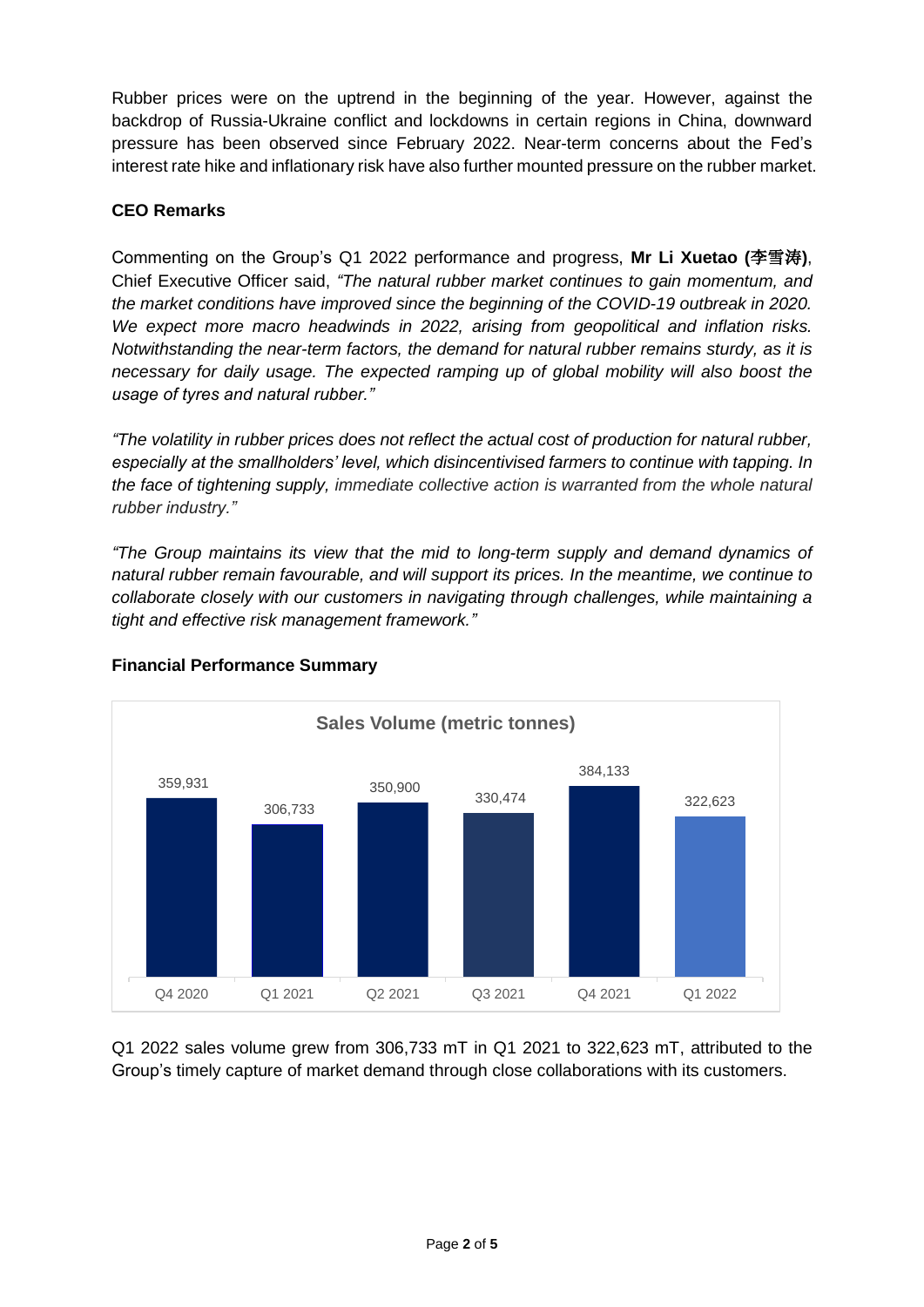

Q1 2022 revenue of US\$617.3 million represents an increase of 18.9% from US\$519.0 in Q1 2021. The Group's revenue increase aligns with the uptrend in its sales volume and average selling prices.



The Group reported a 20.8% increase in gross profit from US\$38.9 million in Q1 2021 to US\$47.0 million in Q1 2022. Gross profit per mT continues to improve, a testament to the Group's effective commercial management strategies.



Buoyed by the improvement in gross profits, the Group achieved a core EBITDA of US\$15.1 million in Q1 2022.

Please refer to the Appendix for the summary of operating statistics.

###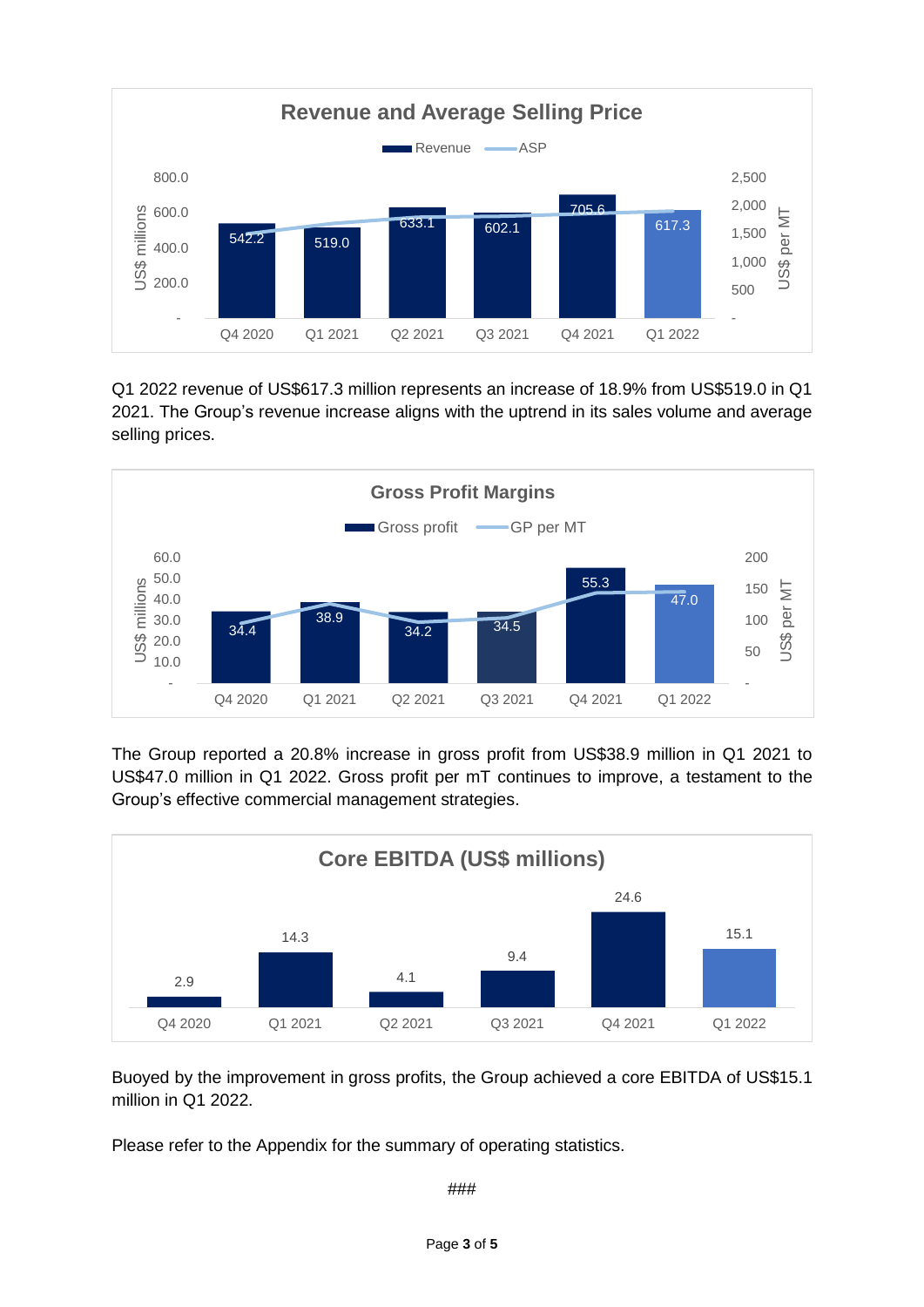#### **About Halcyon Agri**

Halcyon Agri is a leading supply chain franchise of natural rubber with global presence. Headquartered in Singapore and listed on the Singapore Exchange (SGX: 5VJ), the Group owns and operates significant assets along the natural rubber value chain, and distributes a range of natural rubber grades, latex and specialised rubber for the tyre and non-tyre industries. It has 35 processing factories in most major rubber producing origins with production capacity of 1.4 million mT per annum, and is one of the largest owners of commercially operated rubber plantation globally.

Halcyon Agri comprises two major business units:

- Halcyon Rubber Company (HRC) is the pre-eminent supplier of natural rubber to the global tyre fraternity. HRC Group owns and operates 35 factories with wide-ranging approvals from the tyre majors. The factories, compliant to stringent manufacturing standards, are located across the key rubber origins, including Indonesia, Malaysia, China, Thailand and Ivory Coast.
- **Corrie MacColl (CMC)** is a leading provider of specialist polymers for industrial and non-tyre applications. It comprises of two units: *CMC Plantations (CMCP)*, which owns one of the largest commercially owned and operated plantations globally and *CMC International (CMCI)*, a commercial and distribution platform with global third-party procurement capability, which supports the customers' requirements by providing full suite of logistic and technical services.

With a multinational workforce of more than 15,000 employees in over 100 locations globally, Halcyon Agri embraces sustainability as its core business tenet, and has stringent standards in place to ensure its products are sustainably sourced and responsibly produced.

Please visit us at [www.halcyonagri.com](http://www.halcyonagri.com/)

#### **Follow us on social media**

**Contacts**

Linkedin: [Halcyon Agri](https://sg.linkedin.com/company/halcyon-agri-corporation-limited) Twitter: [@HalcyonAgri](https://twitter.com/halcyonagri?lang=en) Wechat: 合盛 Halcyon Agri **Investor relations** Tel: +65 6460 0843 Email: [brendan@halcyonagri.com](mailto:brendan@halcyonagri.com) [investor@halcyonagri.com](mailto:investor@halcyonagri.com)